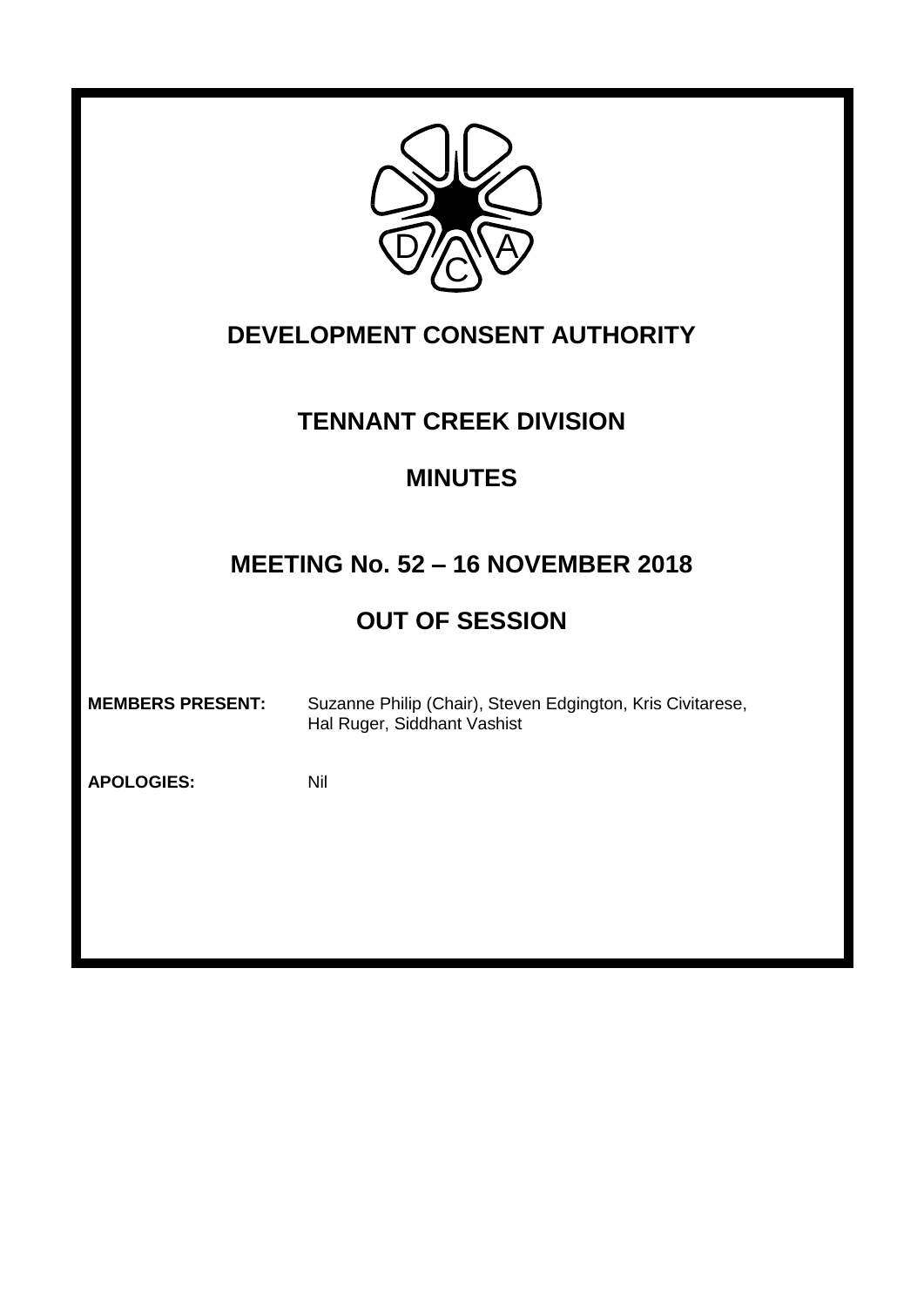#### **THESE MINUTES RECORD THE DELIBERATIVE STAGE OF THE MEETING.**

**Steven Edgington and Kris Civitrarese declared a conflict of interest with Item 1 and made no comments with regards to this item.**

#### **ITEM 1 2 X 3 BEDROOM AND 3 X 1 BEDROOM MULTIPLE DWELLINGS IN 5 SINGLE STOREY BUILDING PA2018/0340 LOT 2479 (90) PEKO ROAD, TOWN OF TENNANT CREEK APPLICANT ONE PLANNING CONSULT**

**RESOLVED 0006/18** That, the Development Consent Authority vary the requirements of Clause 7.3.2 (Distance between Residential Buildings on one site) and Clause 7.5 (Private Open Space) of the NT Planning Scheme, and pursuant to section 53 (a) of the Planning Act, consent to the application to develop Lot 2479 (90) Peko Road, Town of Tennant Creek for the purpose of constructing 2 x 3 bedroom and 3 x 1 bedroom multiple dwellings in 5 single storey buildings, subject to the following conditions:

#### **GENERAL CONDITIONS**

- 1. The works carried out under this permit shall be in accordance with the drawings numbered 2018/0340/01 through to 2018/0340/08 endorsed as forming part of this permit.
- 2. The owner of the land must enter into agreements with the relevant authorities for the provision of water supply, drainage, sewerage and electricity services to the development shown on the endorsed plan in accordance with the authorities' requirements and relevant legislation at the time.
- 3. Prior to the use/occupation of the development and connection of services (i.e. power and water), the owner of the land must apply for unit/street addressing from the Surveyor-General of the Northern Territory. This will form the legal address and will be required to be placed on the doors and meters within the development in accordance with the allocation. An Occupancy Permit will not be able to be granted until such time as addressing is obtained.
- 4. The kerb crossovers and driveways to the site approved by this permit are to meet the technical standards of Barkly Regional Council, to the satisfaction of the consent authority.
- 5. Stormwater is to be collected and discharged into the drainage network to the technical standards of and at no cost to Barkly Regional Council to the satisfaction of the consent authority.
- 6. No fence, hedge, tree or other obstruction exceeding a height of 0.6m is to be planted or erected so that it would obscure sight lines at the junction of the driveway and the public street.
- 7. Appropriate soil erosion, sediment and dust control measures must be effectively implemented throughout the construction stage of the development and all disturbed soil surfaces must be suitably stabilised against erosion at completion of works, to the satisfaction of the Consent Authority.

**2 of 5**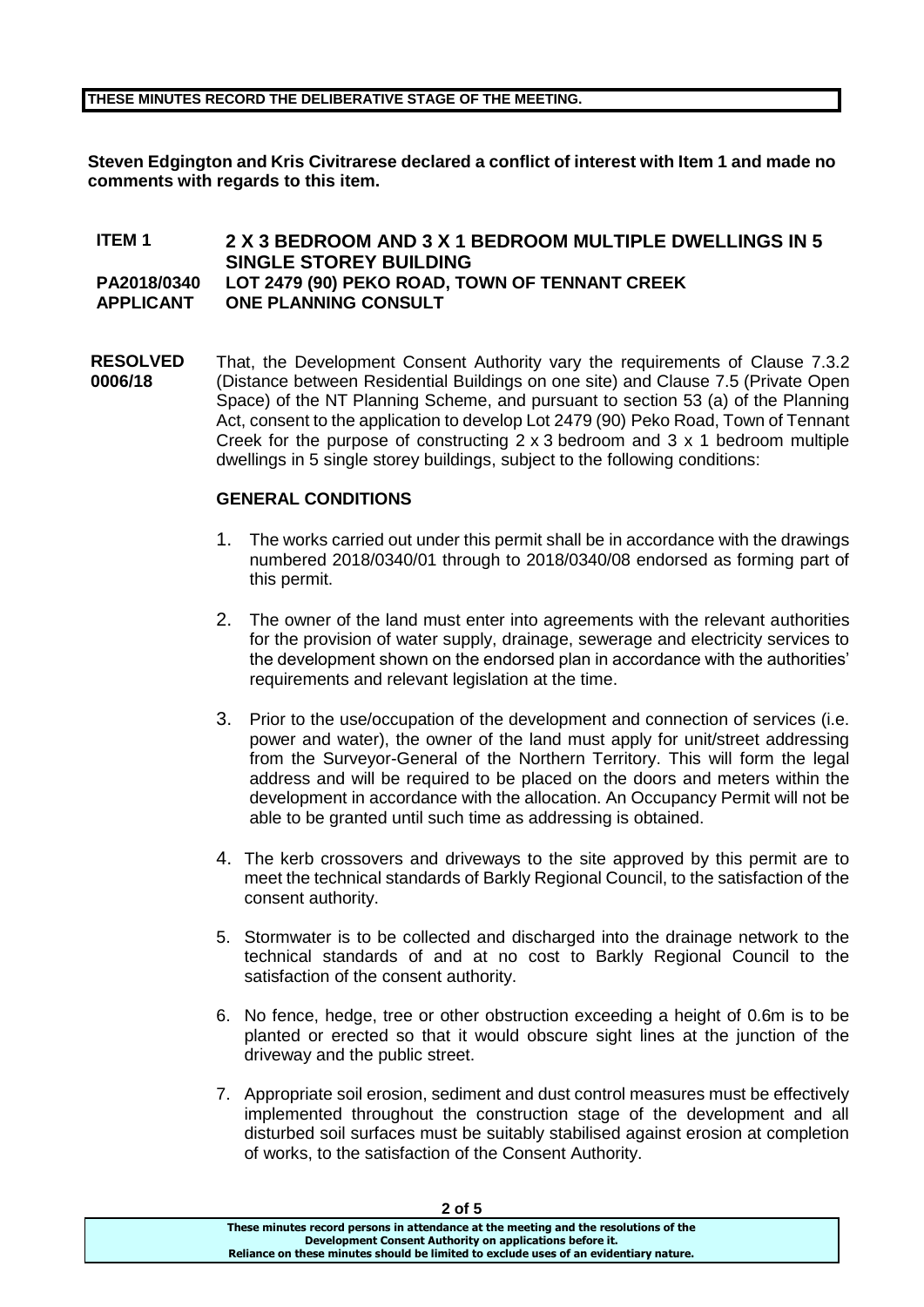- 8. Before the occupation of the development starts the landscaping works shown on the endorsed plans must be carried out and completed to the satisfaction of the consent authority.
- 9. The landscaping shown on the endorsed plans must be maintained to the satisfaction of the consent authority, including that any dead, diseased or damaged plants are to be replaced.
- 10. All air conditioning condensers (including any condenser units required to be added or replaced in the future) are to be appropriately screened from public view, located so as to minimise thermal and acoustic impacts on neighbouring properties and condensate disposed of at ground level in a controlled manner to the satisfaction of the consent authority.

#### **NOTES**

- 1. This development permit does not grant building approval. You are advised to contact a registered private Building Certifier to ensure that you have attained all necessary approvals before commencing demolition or construction works.
- 2. The Power and Water Corporation advises that the Water and Sewer Services Development Section (landdevelopmentnorth@powerwater.com.au) and Power Network Engineering Section (powerconnections@powerwater.com.au) should be contacted via email a minimum of 1 month prior to construction works commencing to determine the Corporation's servicing requirements, and the need for upgrading of on-site and/or surrounding infrastructure.
- 3. Power Network Division advises that the developer shall obtain written approval from the Customer Connections Officer (email PowerConnections.PWC@powerwater.com.au) for compliance on customer's internal electricity reticulation in accordance with Power and Water's current Installations Rules, commencing any electricity installations. Non-compliant customer's electrical installations would cause significant delays to rectify by the Developer prior to power service be made available to the developer for obtaining Permit to Occupancy authorisation.
- 4. Confirmation shall be provided to Development Assessment Services (in the form of an email addressed to the Power and Water Corporation) from a suitable qualified professional confirming that all new number labels have been correctly installed at the Customer's Metering Panel(s) and water meters (where applicable). Please provide a copy of an email addressed to both landdevelopmentnorth@powerwater.com.au and powerconnections@powerwater.com.au.
- 5. The Environment Protection Agency of the Department of Environment and Natural Resources advises that construction work should be conducted in accordance with the Agency's Noise Guidelines for Development Sites. The guidelines specify that on-site construction activities are restricted to between 7am and 7pm Monday to Saturday and 9am to 6pm Sunday and Public Holidays. For construction activities outside these hours refer to the guidelines for further information.
- 6. The Northern Territory Environment and Protection Authority has advised that the proponent must comply with their General Environment Duty provided by section 12 of the *Waste Management and Pollution Control Act.*

| 3 O I D                                                                               |
|---------------------------------------------------------------------------------------|
| These minutes record persons in attendance at the meeting and the resolutions of the  |
| Development Consent Authority on applications before it.                              |
| Reliance on these minutes should be limited to exclude uses of an evidentiary nature. |
|                                                                                       |

**3 of 5**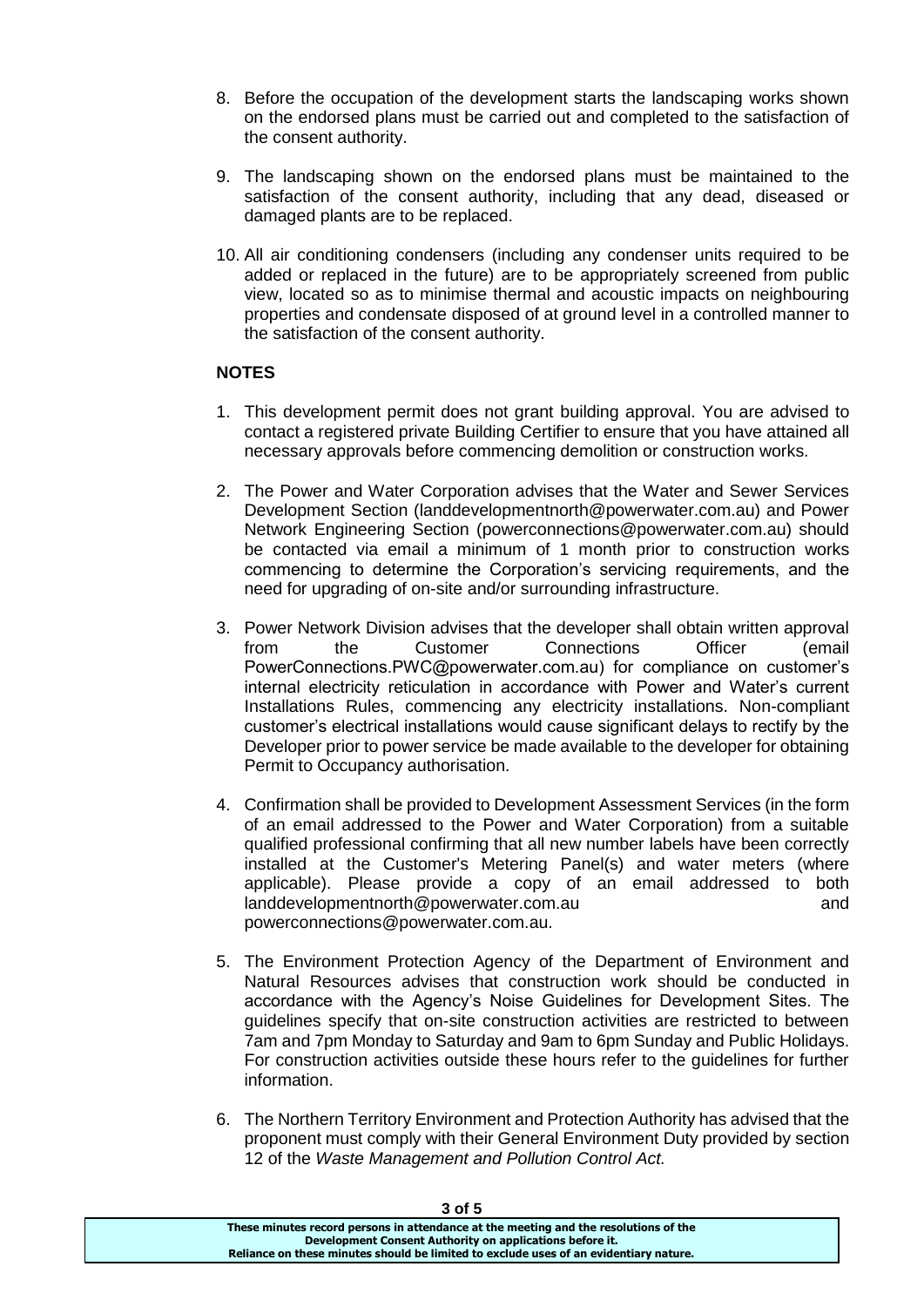- 7. Professional advice regarding implementation of soil erosion control and dust control measures to be employed throughout the construction phase of the development are available from the Department of Environment and Natural Resources. Information can be obtained from the IECA Best Practice Erosion and Sediment Control Guidelines 2008 available at [www.austieca.com.au](http://www.austieca.com.au/) and the NTG website<https://nt.gov.au/environment/soil-land-vegetation>
- 8. A permit to work within a road reserve may be required from the Barkly Regional Council before commencement of any work within the road reserve.
- 9. Notwithstanding the approved plans, any proposed works (including landscaping) within the road reserve is subject to approval and shall meet all requirements of the Barkly Regional Council, and at no cost to the Barkly Regional Council.
- 10. The Surveyor-General advises you should immediately make application for unit/street addresses to the Survey and Land Records unit on (08)89955362 [\(surveylandrecords@nt.gov.au\)](mailto:surveylandrecords@nt.gov.au).
- 11. Any proposed works which fall within the scope of the Construction Industry Long Service Leave and Benefits Act must be notified to NT Build by lodgement of the required Project Notification Form. Payment of any levy must be made prior to the commencement of any construction activity. NT Build should be contacted via email (info@ntbuild.com.au) or by phone on 08 89364070 to determine if the proposed works are subject to the Act.

#### **VARIATION**

Clause 7.3.2 (Distance between residential buildings on one site) to allow the internal setback between Unit 2 and Unit 3 to be 2.5m where the requirements are 3m; and Clause 7.5 (Private Open Space) to allow Units 2, 3 & 5 to have minor encroachment of verandahs or eaves onto the 5m x 5m envelope.

#### **REASON FOR THE RECOMMENDATION**

1. Pursuant to section 51(a) of the *Planning Act*, the consent authority must take into consideration the planning scheme that applies to the land to which the application relates.

The multiple dwelling development is consistent with the purpose of Zone MD (Multiple Dwelling Residential) of the NT Planning Scheme, being to provide for a range of housing options to a maximum height of two storeys above ground level. With the exception of Clause 7.3.2 (Distance between residential buildings on one site) and Clause 7.5 (Private Open Space) the development is compliant with all other provisions of the Scheme.

- 2. A variation to the distance between Unit 2 and Unit 3 is supported for the following reasons:
	- The reduced setback does not impact on any views from the street or adjoining residential properties;
	- The distance between Units 2 and is 2.5m, where the separation should be 3m, noting that the wall for Unit 3 is less than 3.5m high, and has no windows or doors; and
	- There are no overlooking/privacy issues for either Unit 2 or 3; and
	- A mix of landscaping and a 1.8m Good Neighbour fence with 300m top lattice will separate Units 2 & 3.

| 4 O I 5                                                                               |  |
|---------------------------------------------------------------------------------------|--|
| These minutes record persons in attendance at the meeting and the resolutions of the  |  |
| Development Consent Authority on applications before it.                              |  |
| Reliance on these minutes should be limited to exclude uses of an evidentiary nature. |  |
|                                                                                       |  |

**4 of 5**